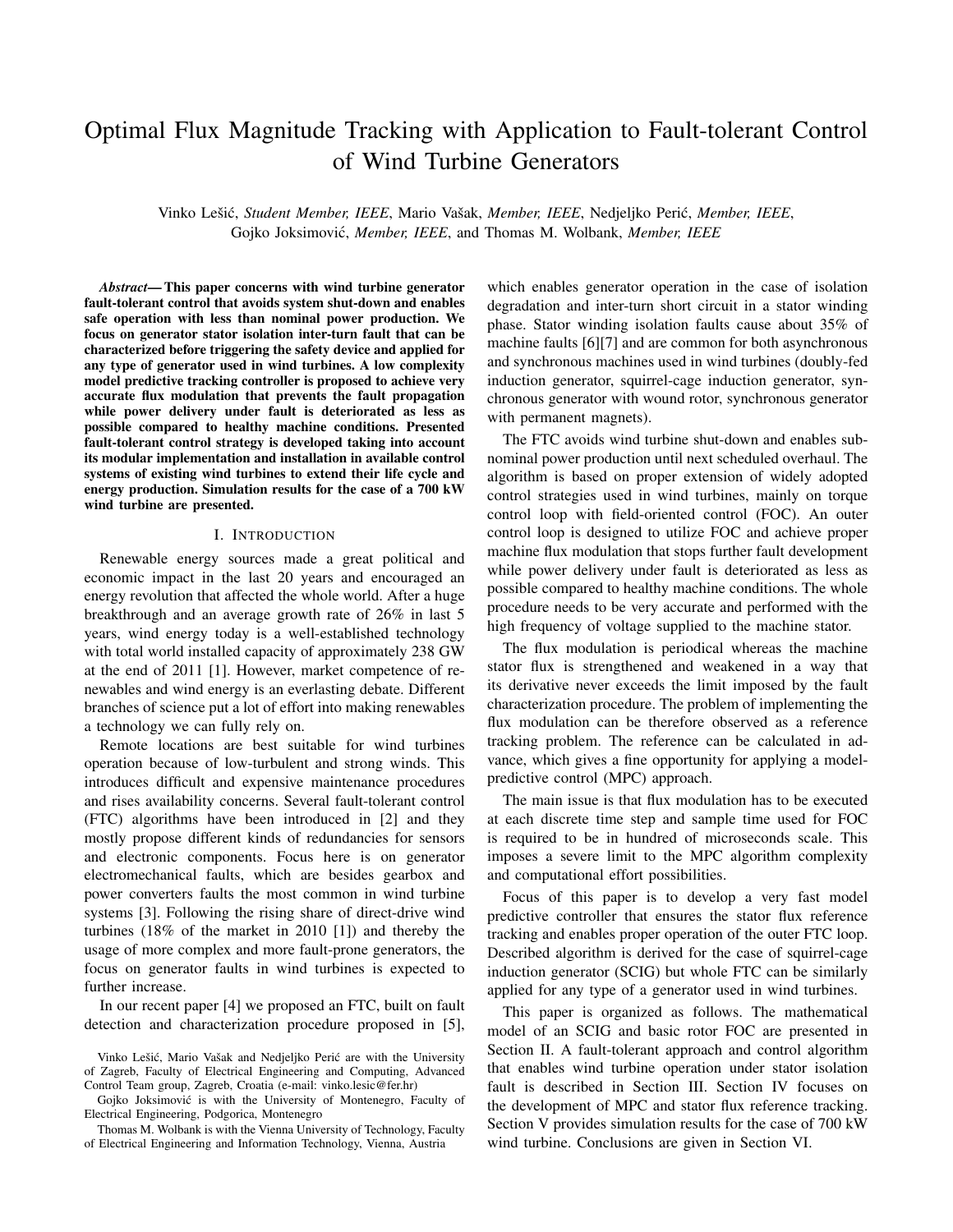#### II. MATHEMATICAL MODEL OF AN INDUCTION MACHINE

A very common mathematical model of an AC squirrelcage induction machine represented in the two-phase  $(d, q)$ rotating coordinate system and with rotor flux linkage aligned with the d-axis (rotor flux vector  $\bar{\psi}_r$  is set to  $\psi_{rd}$ ) is described:

$$
u_{sd} + \Delta u_{sd} = k_s i_{sd} + L_l \frac{di_{sd}}{dt}, \qquad (1)
$$

$$
u_{sq} + \Delta u_{sq} = R_s i_{sq} + L_l \frac{di_{sq}}{dt}, \qquad (2)
$$

with  $L_l = (L_s - \frac{L_m^2}{L_r})$  and  $k_s = (R_s - \frac{L_l}{T_r} + \frac{L_s}{T_r})$ . Variables  $u_{sd,q}$  are stator phase voltages in  $(d,q)$  coordinate system,  $i_{sd,q}$  are stator phase currents,  $L_s$ ,  $L_r$  and  $L_m$  are stator, rotor and mutual inductances, respectively. Parameters  $R_s$  and  $R_r$ are stator and rotor resistances and  $T_r = \frac{L_r}{R_r}$  is the rotor time constant. Voltages  $\Delta u_{sd}$  and  $\Delta u_{sq}$  are called decoupling or correction voltages:

$$
\Delta u_{sd} = \frac{1}{T_r} \frac{L_m^2}{L_r} i_{mr} + \omega_e L_l i_{sq}, \tag{3}
$$

$$
\Delta u_{sq} = -\omega_e \frac{L_m^2}{L_r} i_{mr} - \omega_e L_l i_{sd}, \tag{4}
$$

which ensure that the voltage value in one axis is not affected by the voltage in other. The rotor flux is created by the magnetizing current  $i_{mr}$  and  $\omega_e$  is the frequency of voltage supplied to the stator. A rotor field-oriented control (RFOC) equations from which the AC machine model (1)-(4) is derived are:

$$
i_{mr} = \frac{\psi_{rd}}{L_m}, \tag{5}
$$

$$
i_{sd} = i_{mr} + T_r \frac{di_{mr}}{dt}, \qquad (6)
$$

$$
\omega_{sl} = \omega_e - p\omega_g, \tag{7}
$$

$$
T_g = \frac{3}{2} p \frac{L_m^2}{L_r} i_{mr} i_{sq} = k_m i_{mr} i_{sq}, \qquad (8)
$$

where  $\omega_{sl} = \frac{i_{sq}}{T_{l,i}}$  $\frac{i_{sq}}{Tr\,i_{mr}}$  is the slip speed,  $\omega_g$  is the mechanical speed, p denotes the number of pole pairs and  $T_g$  is the electromagnetic torque. The torque is controlled only by  $q$ stator current component because magnetizing current vector  $i_{mr}$  is dependent on the time lag  $T_r$  and is therefore kept constant in the sub-nominal speed operating region.

Machine model given by (1) and (2) is suitable for proportional-integral (PI) controller design. If integral time constants  $T_{Id} = L_l/k_s$  for d-current,  $T_{Iq} = L_l/R_s$  for qcurrent and gain  $K_r$  are chosen, closed loop dynamics can be represented as a first-order lag system with transfer function:

$$
\frac{i_{sd}(s)}{i_{sd}^*(s)} = \frac{i_{sq}(s)}{i_{sq}^*(s)} = \frac{1}{1+\tau s},\tag{9}
$$

where  $\tau$  is a time constant defined with  $\tau = \frac{L_l}{K_r}$ . For more information about machine modelling and FOC please refer to [8].

#### III. FAULT-TOLERANT CONTROL

Some of the most common causes of stator isolation faults are moisture in the isolation, winding overheating, or vibrations. Modern voltage-source inverters also introduce additional voltage stress on the inter-turn isolation caused by the steep-fronted voltage surge [6].

If there is a short circuit between turns of the same phase the time elapsed between incipient fault and triggered safety device is about several minutes or even much longer, depending on the stator winding method [7]. This may give enough time for fault detection and adequate autonomous reaction provided by control system to suppress the fault from further spreading on other wind turbine components.

The fault is manifested as a shorted turn in the phase winding with very low resistance. It results in high currents that flow through that turn and cause machine torque reduction and local overheating. The goal of considered FTC is to keep the current in the shorted turn below its rated value and stop the fault from spreading on other components. This causes the wind turbine to operate at below-rated power but protects the generator until scheduled repair. This is very important for remotely-located wind turbines since the shorted turns induce further fault spreading up to the point where the whole generator needs to be replaced.

The current flow is caused by induced voltage due to variable magnetic flux and can be therefore restricted by manipulation of the flux. In the three-phase coordinate system  $(a, b, c)$  stator voltage equation is defined with:

$$
u_{sx} = i_{sx}R_s + \frac{d\psi_{sx}}{dt} \approx \frac{d\psi_{sx}}{dt},\qquad(10)
$$

where  $x$  denotes one of the phases. The goal for suppressing the fault is formed as a restricted value of flux derivative:

$$
\left| \frac{d\psi_{sx}}{dt} \right| \le K. \tag{11}
$$

The value  $K$  is determined based on fault identification procedure through machine fault monitoring and characterization techniques [5]. Following from (10) this restricts the induced voltage in the faulted turns and consequently also the circulating currents responsible for local overheating. Generally, the stator flux is considered sine-wave (in the fundamental-wave approaches, such as FOC) with amplitude  $|\psi_s|$ , angular frequency  $\omega_e$  and phase offset  $\varphi_x$ . The flux in phases  $x = a, b, c$  is represented with:

$$
\psi_{sx}(t) = |\psi_s|(t) \sin(\omega_e t + \varphi_x). \tag{12}
$$

Flux amplitude envelope denoted with  $|\psi_{s}|(t)$  in (12) is timevariable and must be taken into account when calculating the flux derivative for fault suppression:

$$
\frac{d\psi_{sx}(t)}{dt} = \frac{d|\psi_s|(t)}{dt}\sin(\omega_e t) + |\psi_s|(t)\omega_e \cos(\omega_e t). \quad (13)
$$

Considering the design of fault-tolerant control strategy, one approach is to use constant but weakened flux  $\psi_s$  such that  $|\psi_{s}|\omega_{e}$  is kept below value of K. Wind turbine pitch control is used then to lower the aerodynamic torque in order to impose the torque balance. The weakened flux is shown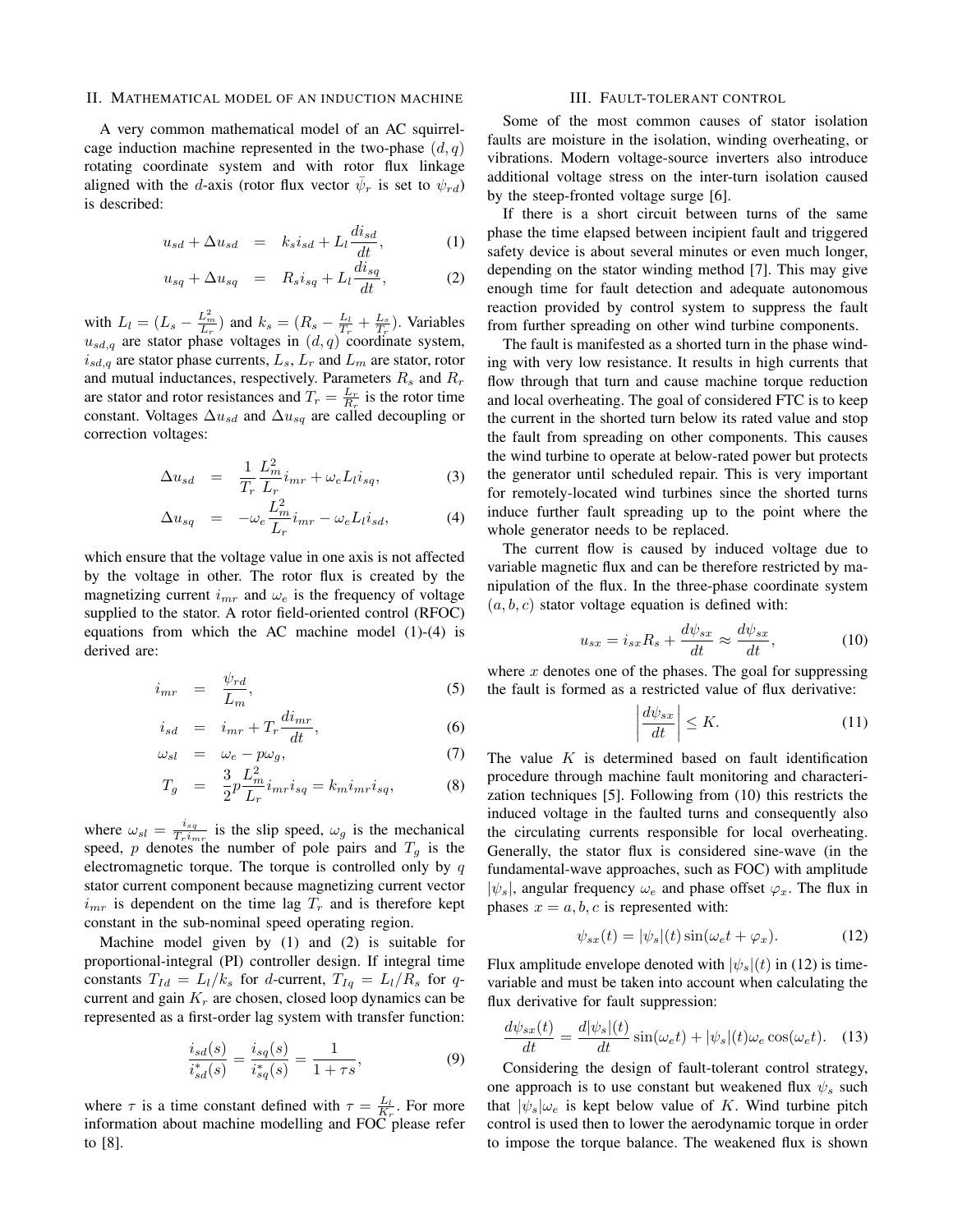in Fig. 1 as *Faulty A* waveform. The approach lowers the generator power production unnecessarily. In the sequel we present a method for significantly improving the wind turbine power production while suppressing the fault at the same time.

From (11) it follows that in order to stop the fault from spreading, the stator flux waveform must never be allowed to exceed a restriction shaped as a triangular waveform  $|Kt|$ shown in Fig. 1 (dash-dot). The restriction also represents the flux waveform that enables maximum power production in the faulty machine state. Therefore, our goal is to utilize the existing control strategy and FOC to achieve the triangular waveform:

$$
\psi_{sa}(t) = Kt, \qquad t \in [-\frac{\pi}{2\omega_e}, \frac{\pi}{2\omega_e}] + \frac{2k\pi}{\omega_e}
$$
  

$$
\psi_{sa}(t) = -Kt + K\pi, \qquad t \in [\frac{\pi}{2\omega_e}, \frac{3\pi}{2\omega_e}] + \frac{2k\pi}{\omega_e}
$$
(14)

An appropriate flux amplitude envelope is chosen such that  $\Big|$  $\frac{d\psi_{sx}}{dt}$  = K (for phase a with  $\varphi_a = 0$ ):

$$
|\psi_s|(t) = \frac{\frac{K}{\omega_e}\omega_e t}{\sin(\omega_e t)},\tag{15}
$$

with minimum absolute value at angles  $\omega_e t = 0, \pi, \dots$ , and maximum at  $\omega_e t = \pi/2, 3\pi/2...$ :

$$
\begin{array}{rcl}\n|\psi_s|(0) & = & \frac{K}{\omega_c}, \\
|\psi_s|\left(\frac{\pi}{2}\right) & = & \frac{K}{\omega_c}\frac{\pi}{2}.\n\end{array} \tag{16}
$$

Transformed to the  $(d, q)$  and RFOC domain, stator flux linkage is defined with  $\overline{\psi}_s = \psi_{sd} + j\psi_{sq}$  where:

$$
\psi_{sd} = L_l i_{sd} + \frac{L_m}{L_r} \psi_{rd}, \n\psi_{sq} = L_l i_{sq},
$$
\n(17)

and relation  $|\psi_s| = \sqrt{\psi_{sd}^2 + \psi_{sq}^2}$  holds.

Changing the  $\psi_{rd}$  is very slow due to large rotor time-lag  $T_r$ , so we choose to manipulate the flux  $\psi_{sx}$  only through machine fast dynamics (9). Proper values of current components  $i_{sd}$  and  $i_{sq}$  are chosen to achieve the triangular form in Fig. 1 while taking into account: (i)  $|i_s|$  must not exceed predefined nominal value  $i_{sn}$ , (ii) desired machine torque and corresponding  $i_{sq}$ , (iii) the maximum flux restriction (rated value) due to saturation. The value of  $\psi_{rd}$  is considered constant during the manipulation of stator flux. In practice



Fig. 1. Stator flux waveforms for healthy and faulty machine.

it is influenced by changing the  $i_{sd}$  current and it slowly fluctuates around mean value of the chosen  $\psi_{rd}$ .

If parameter  $K$  from the fault condition (11) is too large or chosen  $\psi_{rd}$  value limits the freedom for desired fast dynamics, desired amplitude scope shown in Fig. 2 with peak values from (16) is not achievable. Therefore the minimum value is set to  $\psi_{s,min} = \frac{K}{\omega_e}$  and when the amplitude envelope  $|\psi_s|(t)$  reaches value of  $\psi_{s,max}$  (at time instant  $t_m$ ) it is fixed to that value. The objective (11) is still achieved with slightly reduced maximum possible power production and obeyed machine constraints. Stator flux takes the form presented as *Faulty B* in Fig. 1. The amplitude envelope is shown in Fig. 2 with dash-dot line representing the case when triangular waveform is achievable and full line for the case of *Faulty B* waveform. Note that amplitude envelope frequency is twice the frequency of desired *Faulty B* waveform. The time instant  $t_m$  can be obtained from condition:

$$
Kt_m = \psi_{s,max} \sin(\omega_e t_m). \tag{18}
$$

As the q-current is responsible for maintaining the constant torque, the d-current dynamics determines, according to (17), the dynamics of  $|\psi_{s}|(t)$ . Fastest achievable transient of  $i_{sd}$ is determined with inverter limitation. Considering the worst case scenario and a typical value of  $U_{dc}$  in wind turbines, even the maximum stator flux derivative at  $t = \frac{\pi}{2\omega_e}$  is achievable and this issue is not explicitly treated in the derived FTC.

Desired generator torque reference  $T_g^*$  dictated by the wind turbine torque control loop [9] determines adequate value of  $\omega_e$  and  $i_{mr}$  (or  $\psi_{rd}$ ) used to achieve correct  $\psi_{s,min}$  and  $\psi_{s,max}$ . Current references  $i_{sd}^*$  and  $i_{sq}^*$  are then calculated to obtain desired stator flux wave. The algorithm is given in the Algorithm 1.

Step 6 is executed at each discrete time step, while steps 1-5 are executed once in every stator flux modulation period (Fig. 2) for less computational effort. Steps 1-5 require solving of simple algebraic equations i.e. quadratic and square root equations but can be simplified even more using look-up tables. Initialization of the algorithm is executed only once when a fault is diagnosed and can also be obtained from look-up table  $\omega_{q1}(K)$ .

Using the described method, an exemplary graph of available speed-torque points under machine fault is shown in Fig. 3. Normal operation of the healthy generator is bounded



Fig. 2. Flux amplitude from (15) for achieving  $\Big|$  $\left|\frac{d\psi_{sx}}{dt}\right| \leq K.$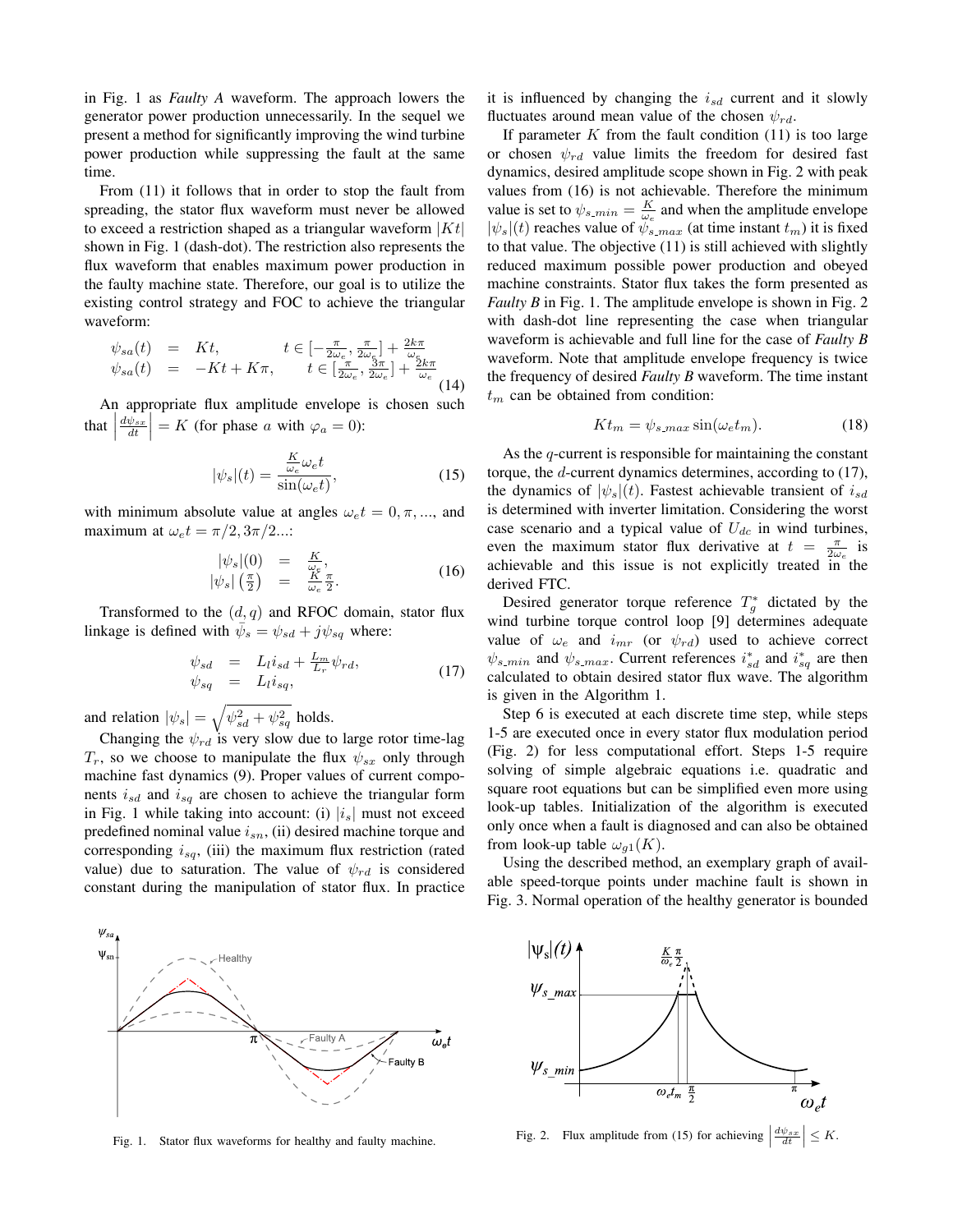Algorithm 1 Fault-tolerant control for stator fault

- 1. Calculate stator flux mean value  $\psi_{s \text{mean}}$  from Fig. 2, corresponding  $i_{mr\_mean}$  and  $i_{sq\_mean}$  using (7), (8) and (17) with instantaneous torque reference  $T_g^*$ , steady state condition  $i_{sd} = i_{mr}$  and rated slip condition  $\omega_{sl} = \omega_{sln}$ ;
- 2. Obtain  $\omega_e$  from (7) and instantaneous speed  $\omega_q$ ; 3. Obtain  $\psi_{s,min}$  from (16);
- 4. If obtained  $\psi_{s\_{mean}} < \psi_{s\_{min}}$  apply simple flux weakening method with  $i_{sd}^* = i_{mr\_mean}$ , else apply the flux modulation:
- 5. Find  $t_m$  and  $\psi_{s,max}$  from obtained  $\psi_{s-mean}$  and (15);
- 6. Apply  $i_{sd}^*(t)$  calculated from  $k, \omega_e, \psi_{s\_max}$ , (15) and (17); apply  $i_{sq}^{*}(t)$  calculated from  $T_g^{*}$ ,  $i_{mr\_mean}$  and (8);
- 7. Initialization of FTC: Set  $\omega_{g1} = \omega_{gn}$  and execute steps 1-6 until  $\psi_{s,max} \leq \frac{k}{\omega_e} \frac{\pi}{2}$  from (16). Decrease  $\omega_{g1}$  by small value  $\epsilon_{\omega}$  at each iteration; set  $\omega_{g}^{*}$  equal to the obtained  $\omega_{g1}$  at the last iteration.

with rated machine torque  $T_{gn}$  and rated speed  $\omega_{gn}$  and pitch control is responsible to keep the operating point between boundaries. The curve denoted with *Optimum power* represents optimal operating points of wind turbine at which the power factor coefficient  $C_p$  and power production is at maximum value. Optimum power production is entrusted to torque controller [4][9].

For the case of diagnosed fault, dashed area denotes all available generator torque values that can be achieved for certain generator speed. Generator torque denoted with  $T_f$ is the largest available torque that can be achieved under fault condition. Below speed  $\omega'_{g}$  generator is operating in the safety region and no fault-tolerant control is needed. It follows that up to the speed  $\omega_{q1}$  it is possible to control the wind turbine in the faulty case without sacrificing power production. However, from that speed onwards it is necessary to use blades pitching in order to limit the aerodynamic torque and to keep the power production below optimal in order to suppress the fault from spreading. The speed control loop is modified such that instead of reference  $\omega_{qn}$  the reference  $\omega_{g1}$  is selected. Interventions in classical variable



Fig. 3. Available torque-speed generator operating points under fault condition (shaded area).



Fig. 4. Control system of wind turbine with fault-tolerant control strategy.

speed variable pitch wind turbine control that ensure faulttolerant operation are given in Fig. 4 (red blocks).

## IV. MODEL PREDICTIVE CONTROL

In [4] we relied on inner FOC current control loops for flux modulation, which have introduced overshoot of the flux derivative constraint  $K$ . To overcome the problem we used lower value of  $K$  constraint as a redundancy, which also resulted in unnecessary loss of the power production.

Focus here is to achieve higher power production with model predictive control based on the presented induction machine model. The prediction of states and reference values is therefore used in computation of control law. For that purpose we discuss optimal control for the flux modulation reference tracking. The algorithm has to be implemented on-line and applied at every time instant while reference tracking has to be performed very accurately to fulfill the task of the outer FTC loop to restrain the fault propagation. From the controller-design aspect, the first requirement is the crucial one and algorithm has to be of low complexity to fit in the FOC sample time scale, which is usually about hundred of microseconds. Since the modulation is performed periodically, with maximum of one period ahead of known reference, using a conventional linear quadratic regulator (LQR) with infinite horizon problem is not an option.

We use therefore an unconstrained quadratic optimal control approach with finite prediction horizon [10]. Respecting of constraints is performed by the slow FTC loop, which is executed once per flux modulation period. The task of tracking controller is to calculate the correct d-current reference and pass it forward to the FOC current control loop in such way that desired stator flux reference is accomplished. Both d-current and stator flux dynamics (6) and (9) have to be included in the design process:

$$
\frac{i_{sd}(s)}{i_{sd}^*(s)} = \frac{1}{1+\tau s},
$$
  

$$
\frac{\psi_{rd}(s)}{i_{sd}(s)} = \frac{L_m}{1+T_r s}.
$$

The problem is therefore formed as control of a discrete two-state linear system:

$$
x_{k+1} = \mathbf{A}x_k + \mathbf{B}u_k,
$$
  
\n
$$
y_k = \mathbf{C}x_k,
$$
\n(19)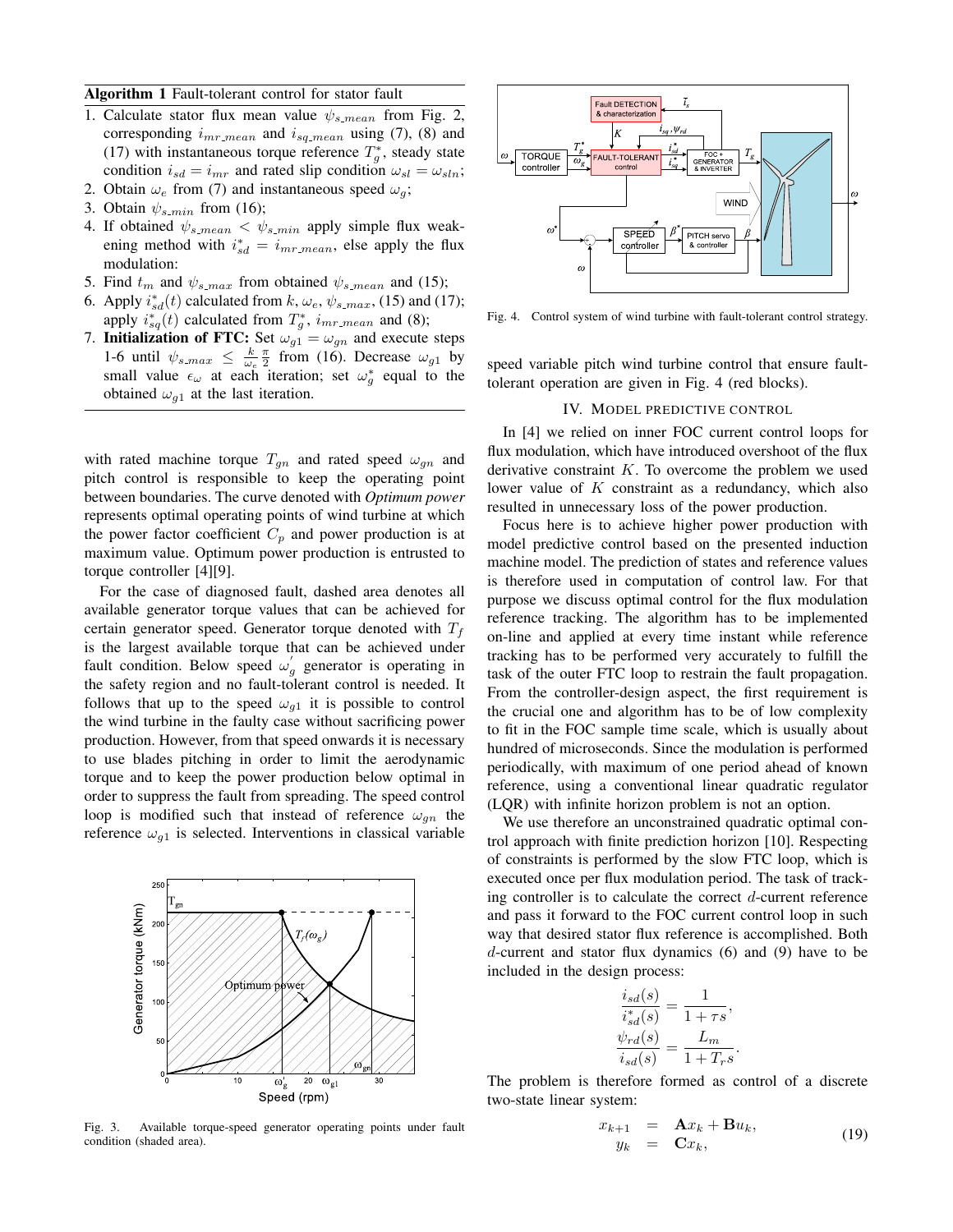where states and inputs are:

$$
x = \left[ \begin{array}{c} i_{sd} \\ \psi_{rd} \end{array} \right], \quad u = i_{sd}^*.
$$

The  $\psi_s$  from (17) comprises  $i_{sd}$  and  $\psi_{rd}$  in the squareroot quadratic sum and using it in the quadratic criteria of the cost function would be too complex. Since  $\psi_{sd}$  holds the majority of the stator flux  $\psi_s$  (more than 99% in our case) and  $\psi_{sq}$  is practically constant we choose not to consider  $\psi_{sq}(i_{sq})$  dynamics. This way the forming of cost function and minimization criteria is significantly simplified. Therefore, with  $y_k = \psi_{sd,k}$ , state, input and output matrices of the system are:

$$
\mathbf{A} = \begin{bmatrix} 1 - \frac{T_s}{T_s} & 0 \\ \frac{T_s}{T_r} & 1 - \frac{T_s}{\tau} \end{bmatrix}, \quad \mathbf{B} = \begin{bmatrix} \frac{T_s}{\tau} \\ 0 \end{bmatrix},
$$

$$
\mathbf{C} = \begin{bmatrix} L_l & \frac{L_m}{L_r} \end{bmatrix},
$$

where  $T_s$  is the sampling time.

Cost function for tracking problem is chosen:

$$
J = \sum_{k=0}^{N} q_k (y_k - r_k)^2, \qquad (20)
$$

where  $N$ ,  $r_k$ ,  $q_k$  are prediction horizon, reference prediction and tracking error weighting factor, respectively. The penalization of the control signal  $u$  is left out because of very dynamic flux modulation trajectory changing.

Generally, states in time-step  $k$  can be described with:

$$
x_k = \mathbf{A}^k x_0 + \sum_{i=0}^{k-1} \mathbf{A}^i \mathbf{B} u_i,
$$
 (21)

and represented in the matrix form as:

$$
\mathcal{X} = \mathbf{A}^* x_0 + \mathbf{B}^* \mathcal{U}, \n\mathcal{Y} = \mathbf{C}^* \mathcal{X},
$$
\n(22)

where  $X, U, Y, A^*, B^*, C^*$  are model matrices on the prediction horizon N.

The quadratic cost function is now:

$$
J = \left(\mathbf{C}^* \mathcal{X} - \mathbf{R}\right)^\top \mathbf{Q} \left(\mathbf{C}^* \mathcal{X} - \mathbf{R}\right),\tag{23}
$$

where  $\mathbf{R} = \begin{bmatrix} r_0 & r_1 & \dots & r_N \end{bmatrix}^\top$  is a vector of future reference values. By putting model matrices, the cost function obtains the final form:

$$
J = \mathcal{U}^\top \mathcal{H} \mathcal{U} + f \mathcal{U} + g,\tag{24}
$$

where

$$
\mathcal{H} = \mathbf{B}^{*\top} \mathbf{C}^{*\top} \mathbf{Q} \mathbf{C}^* \mathbf{B}^*,
$$
  
\n
$$
f = 2x_0^\top \mathbf{A}^{*\top} \mathbf{C}^{*\top} \mathbf{Q} \mathbf{C}^* \mathbf{B}^* - 2 \mathbf{R}^\top \mathbf{Q} \mathbf{C}^* \mathbf{B}^*,
$$
  
\n
$$
g = x_0^\top \mathbf{A}^{*\top} \mathbf{C}^{*\top} \mathbf{Q} \mathbf{C}^* \mathbf{A}^* x_0 - 2 \mathbf{R}^\top \mathbf{Q} \mathbf{C}^* \mathbf{A}^* x_0 + \mathbf{R}^\top \mathbf{Q} \mathbf{R}.
$$

The solution that minimizes  $J$  [10][11] is given by:

$$
\mathcal{U}^* = -\frac{1}{2}\mathcal{H}^{-1}f^\top. \tag{25}
$$

It may be observed that  $\mathcal{H}^{-1}$  is a constant matrix and can be calculated off-line. This significantly decreases the algorithm computational effort and improves the execution speed. The reference values  $\bf{R}$  are predicted using (15), (17) and (18) to achieve the waveform from Fig. 2.

From (7) it follows that  $\omega_e$  is dependent on  $i_{sd}$  and  $\psi_{rd}$ , which is not considered in predictive control. Instead, the weighting matrix Q is chosen to enhance the influence of closer prediction steps and attenuate the farther. Elements of diagonal matrix Q are obtained from:

$$
q_{i,i} = 1.1^{-i}, \qquad i = 0,..,N. \tag{26}
$$

Estimation of FOC variables [8] is exploited to form the initial state vector  $x_0 = [i_{sd0} \quad \psi_{rd0}]^\top$  for each time step. Control law is applied based on receding horizon control approach whereas  $u_0$  is segregated from  $\mathcal{U}^*$  and passed to inner current FOC loops. The MPC controller is used to calculate the  $i_{sd}^*$  in Step 6 of Algorithm 1.

## V. SIMULATION RESULTS

This section provides simulation results for a 700 kW MATLAB/Simulink variable-speed variable-pitch wind turbine model with a two-pole 5.5 kW SCIG scaled to match the torque and power of 700 kW machine.

Generator parameters are:  $p = 1$ ,  $U_n = 186.67$  V,  $I_n =$ 14.07 A,  $f_n = 50$  Hz,  $L_s = L_r = 0.112$  H,  $L_m = 0.11$ H,  $R_s = 0.3304 \Omega$ ,  $R_r = 0.2334 \Omega$  and PI controller gain is  $K_r = 6$ . Stator flux rated value is  $\psi_{sn} = 0.625$  Wb and sample time is chosen  $T_s = 2 \cdot 10^{-4}$  s. Moment of inertia of wind turbine and generator, reduced to the generator side is  $J = 72.11 \text{ kgm}^2$ .

The prediction horizon of  $N = 10$  has proven adequate for presented control problem. For FOC variables estimation we use an unscented Kalman filter proposed in [12], and for this particular purpose applied in [13]. In the sequel simulation results with diagnosed fault and  $\left|\frac{d\psi_{sx}}{dt}\right| = K = 100$  Wb/s are presented. The  $i_{sq}$  current is used only to compensate slow  $i_{mr}$  fluctuations in order to maintain the desired torque and stator flux is manipulated only by  $i_{sd}$  as presented in Fig. 5. The figure also shows influence of predicted machine dynamics used in  $i_{sd}$  reference calculations.

Figure 6 shows very accurate reference tracking of stator flux amplitude envelope from (15) with the proposed model predictive controller. Corresponding stator flux waveforms in phases  $a, b, c$  are shown in Fig. 8. Following from figures,



Fig. 5. Direct current component. Dashed is the reference value.